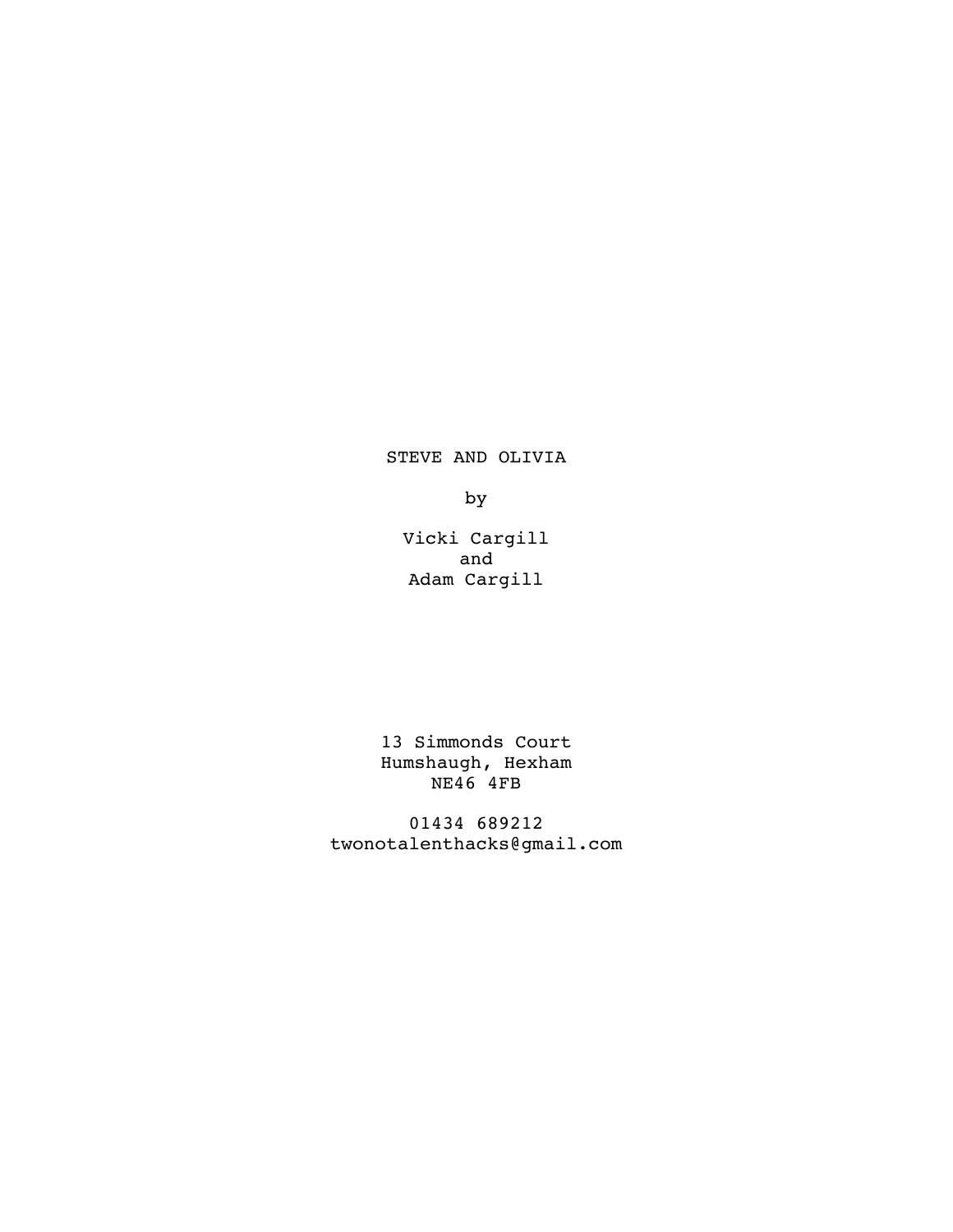HEAR an old Jazz Standard, like Sinatra's "Autumn in New York".

CREDITS begin to roll.

FADE IN:

EXT. NEW YORK CITY GRAVEYARD, LATE SUMMER DAY - LATE AFTERNOON

As a casket is lowered into the ground, it reveals STEVE DIAMOND, 45, trim and well-groomed, wearing a black armband and a black suit. He is watching the casket, but looks up when approached by another man, who shakes STEVE'S hand.

The man gives STEVE an old, faded manila folder and motions STEVE to open it. STEVE looks through the folder with rising incredulity and then asks a question, to which the other man nods and smiles grimly. STEVE looks back at the casket angrily, turns on his heel and walks away from the funeral.

CUT TO:

INT. SYMPHONY HALL, BIRMINGHAM ENGLAND - EVENING

We are in the last throes of a raucous concert. The orchestra is in furious motion - bows racing back and forth, cheeks are red, the timpani drums are vibrating.

In the front, conducting with full vigor and almost bursting out of his tuxedo, is SIR SIMON LOCKWOOD, the conductor of the BIRMINGHAM SYMPHONY. He is 50 and has the shiniest shoes in the orchestra.

SIMON is a madman, whirling and thrusting, totally lost in the music.

As the piece ends in triumphant crescendo, SIMON turns and bows deeply to the wildly applauding crowd who are getting to their feet in ovation.

CUT TO:

INT. GRAMMAR SCHOOL MUSIC ROOM - DAY

Sitting at the piano, playing rapidly and obviously flawlessly, is JUDITH LOCKWOOD, 17, very English-rose, with dark hair and eyes. She is concentrating fiercely. We see that the piece is a complex Chopin piano concerto.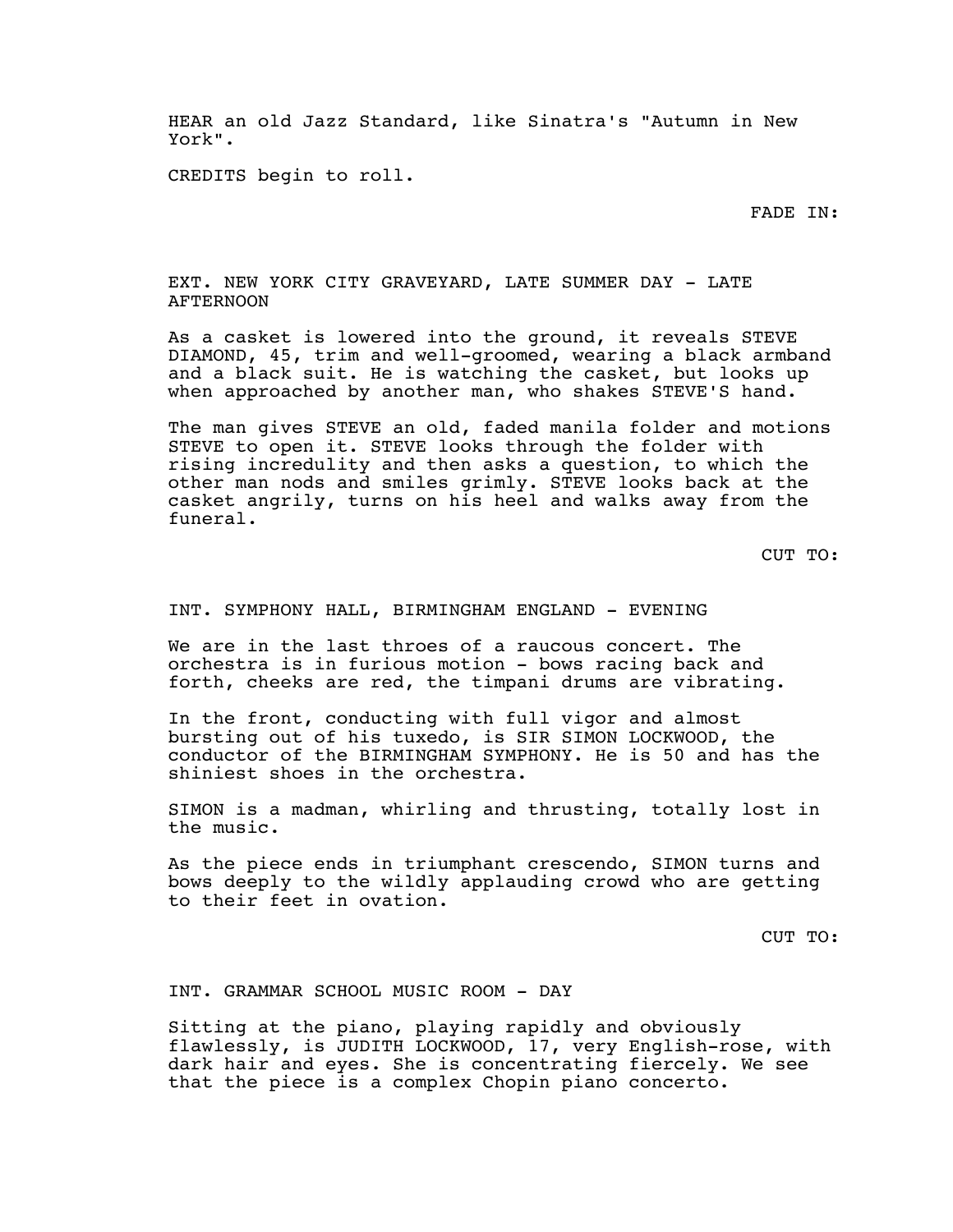Into the room bursts KELLY JAMES, 17, a black British girl. She runs over to JUDITH waving an envelope from JUILLIARD COLLEGE in New York and hands it to JUDITH.

JUDITH opens the letter and scans it laconically, then hands it to KELLY, who reads it and screams happily and hugs JUDITH, who is embarrassed. KELLY grabs the letter and runs back into the hallway, shouting, while JUDITH shakes her head.

JUDITH closes the Chopin and looks around. Seeing no one else, she takes out the music for SUPERSTITION and begins playing it.

CUT TO:

### INT. SYMPHONY HALL, BIRMINGHAM ENGLAND - EVENING

SIMON stands at the rostrum, taking bows. He is handed a bouquet of flowers. He turns to the oboe section and indicates for the first oboe player, his wife, OLIVIA LOCKWOOD, 45, to join him. One of the trumpet players, DARREN, 40, stares at OLIVIA with undisguised longing as she walks up. DARREN catches himself and shakes his head.

OLIVIA joins SIMON. They hug briefly and formally. SIMON presents her to the crowd, and then turns back to the oboe section and beckons for the second oboe player to join them as well. OLIVIA is stunned. DARREN sets his jaw and frowns in anger.

The second oboe player is NANETTE, 25, slim and stylish. She arrives and SIMON turns to her, kisses her on the lips and hands her the flowers.

OLIVIA is horrified with embarrassment and smiles glassily out into the crowd.

CUT TO:

# EXT. STEVE'S APARTMENT BUILDING - EVENING

A black limousine pulls up and a tired looking STEVE emerges and walks past the doorman into an extremely upscale apartment building. He is still carrying the manila folder.

Pan up the building to the penthouse.

It is a huge apartment with floor-to-ceiling glass. There are lights flashing as if a party is going on.

End Credits.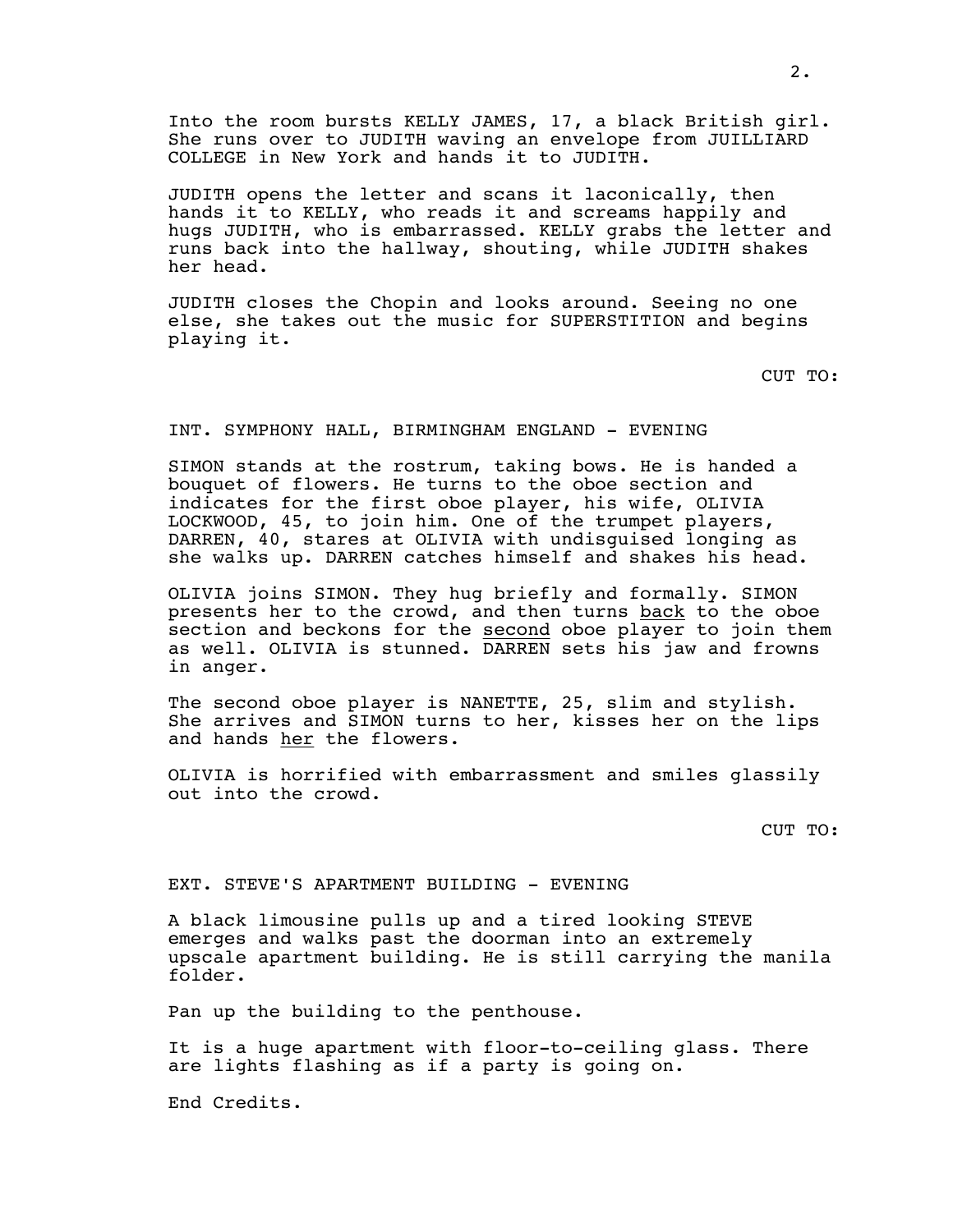End Music jarringly mid-song.

CUT TO:

INT. A VERY SMALL, WHITEWASHED BEDROOM - NIGHT

In the only clear space in the bedroom, there is a single, very expensive leather wing chair. Draped haphazardly over this is a very well cut black suit jacket. There is a program from a funeral on the chair, for "Leonard Diamond 1943-2017".

There is a double bed with a very expensive iron frame. The sheets are lavender and luxurious. There is a single pillow on one side of the bed.

STEVE lies on the bed, staring at the ceiling. The manila folder lies open next to him, full of yellowed, handwritten pages. The other half of the bed is undisturbed apart from an iPad, open to a page of THE DAILY NEWS with a headline - "DIAMOND IN THE ROUGH" and a picture of STEVE, unshaven and bleary eyed, eating a supermarket coffee cake directly from the box.

Gradually, sound enters the scene. It is a low, insistent beat. Dance music.

Happy dance music.

As it penetrates STEVE's brain, he grimaces and looks at the clock on the iPad. It reads 02:36.

The music increases in volume.

Then laughter begins. From about 10 people, men and women. Then from 20 people.

There is a loud crash of breaking glass. The music stops. The laughter stops, momentarily, and then redoubles in intensity.

STEVE sits up abruptly, with a murderous look on his face. He crosses to the door and flings it open.

CUT TO:

INT. STEVE'S PENTHOUSE (LIVING ROOM) - NIGHT

The scene is chaotic. The penthouse is enormous, and sumptuously furnished. The main window looks out over the Manhattan skyline. There is expensive furniture, original art on the walls, and on a shelf near the fireplace stand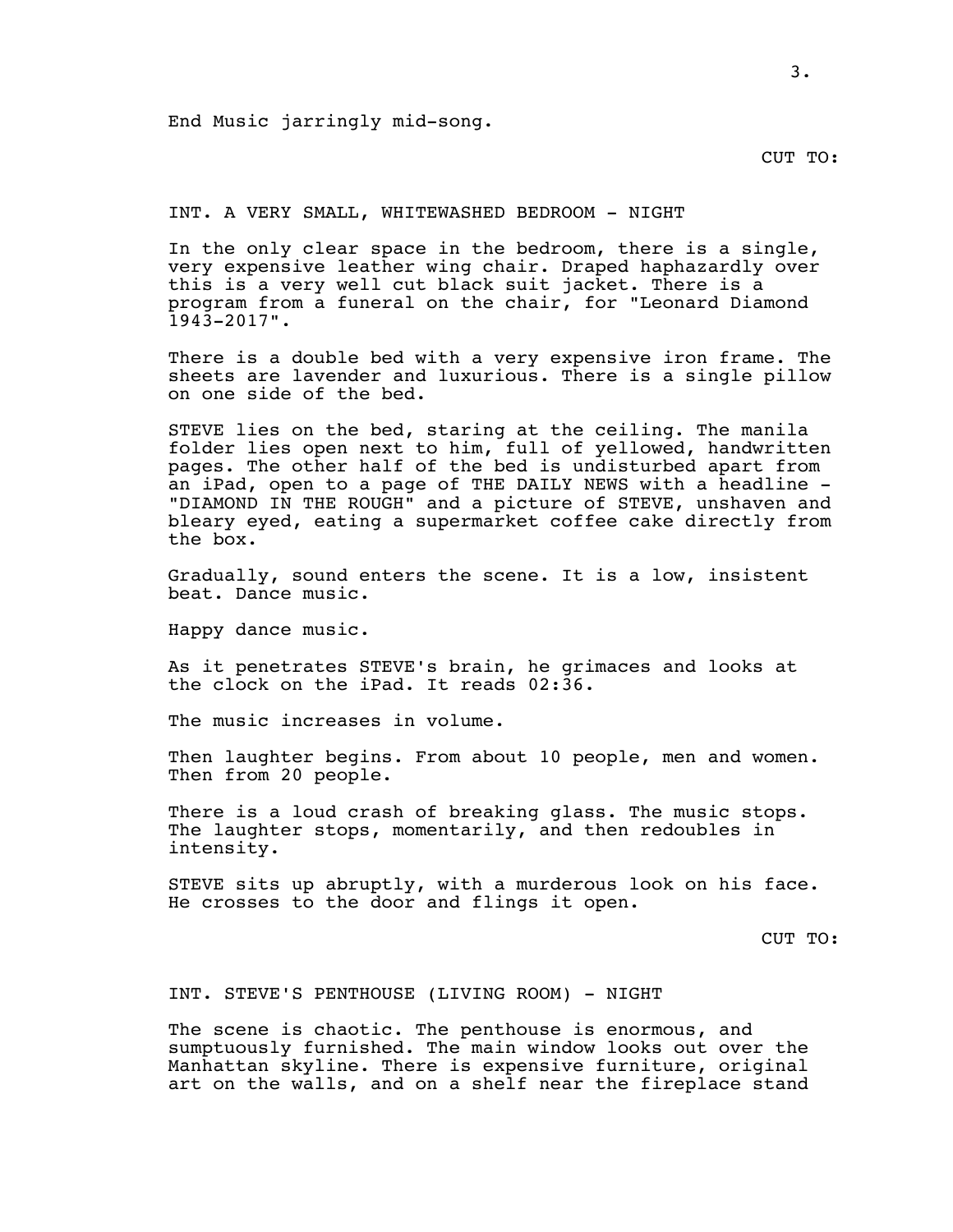13 Tony Awards. There is a space for a 14th, which has obviously been removed.

The group of party-goers are standing around a smashed glass and wrought-iron table, through which has been dropped the missing Tony.

As STEVE bursts into the room, (from what was obviously once a walk-in closet) and surveys the scene, he is almost wildly enraged. All of the party-goers look at the floor in embarrassment, except for one man, a slim 40 year-old with an impeccably tailored green vest and matching glasses. This is JONATHAN. He looks at STEVE with total disdain.

> JONATHAN Relax, Steven. It's only the one for Raindancer...

STEVE closes his eyes, takes a breath, and then opens them again. His face is now totally composed.

> STEVE (loudly) Thank you, everyone, for celebrating the death of my father WITHOUT ME, in MY OWN LIVING ROOM, but now I'd like EVERYONE to leave.

No-one moves.

STEVE (CONT'D) I said leave. All of you. (beat) Now. (almost losing his temper again) FUCK OFF! GO!

Everyone begins shuffling for the door. JONATHAN mutters apologies to the guests as they file out.

When they are gone, JONATHAN turns to STEVE and snarls at him.

> JONATHAN HOW DARE YOU!

STEVE is staggered.

STEVE (sputtering) How dare I?!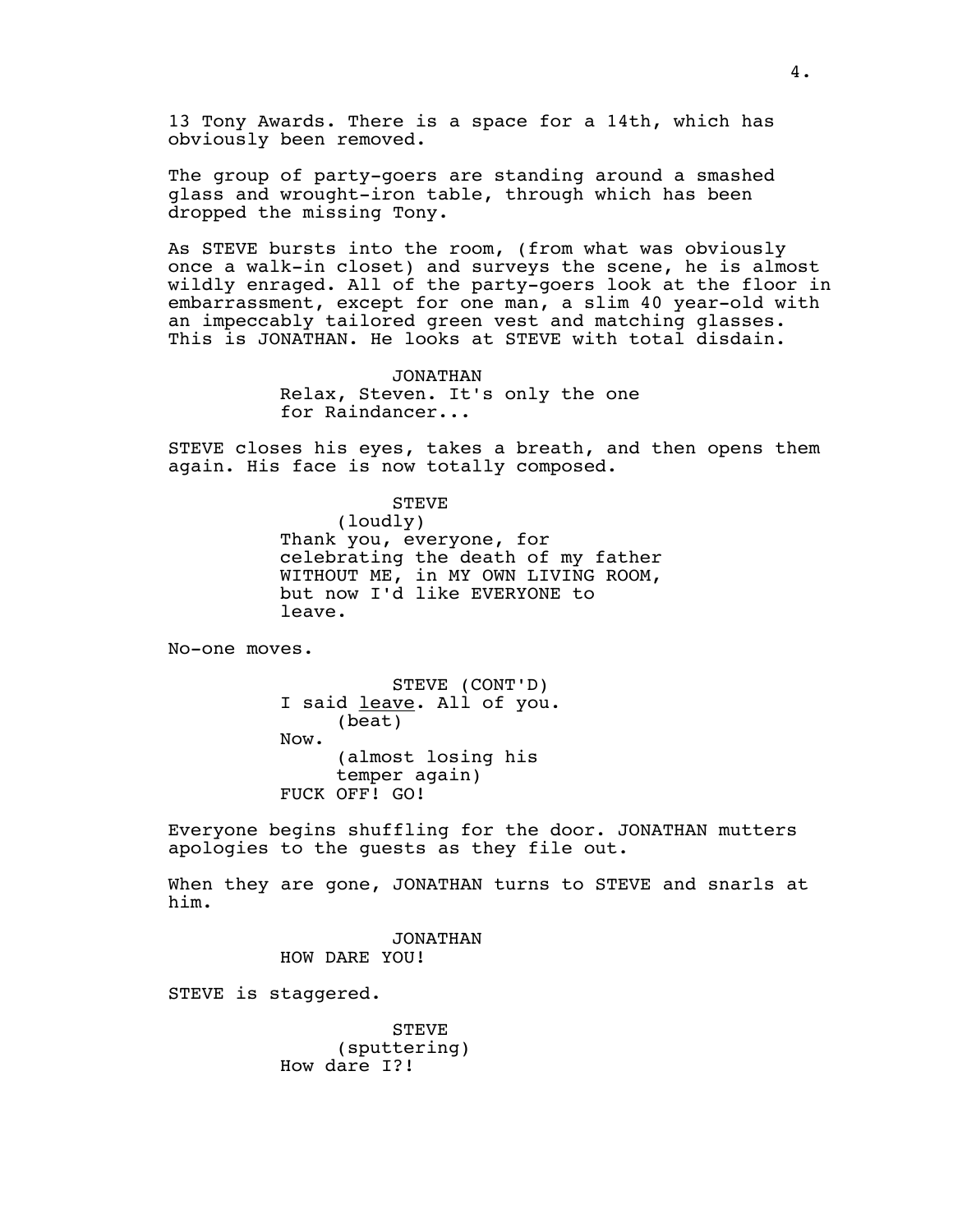## JONATHAN

YES! This is MY home! I can invite over whomever I please, whenever I please, regardless of YOUR circumstances.

# STEVE

(calmly) Your home? You are the one desperate to sell it--

## JONATHAN

I'm only thinking of you. You need the money. To give me half.

STEVE Over my dead body!

### JONATHAN

Honestly, Steve...Haven't you been around enough of those for one day?

# STEVE

(disbelieving) I always knew you could be cruel, Jonathan, but I never pegged you as a total asshole.

## JONATHAN

Then pay up. Settle the divorce give me my money and never bother me again. I've paid my dues here.

### STEVE

(slipping to angry) Are you fucking kidding me?! Paid your DUES? Twenty years you've been attached to me like a leech!

# JONATHAN

(wearily) Don't romanticize it, Steve. We both know without me you're nothing - you'd still be writing jingles in Yonkers for NPR!

### STEVE

## (combative)

That so? What about you? Every lyric a cliche, every feeling fake and obvious. Just like our relationship. If anything you have CLIPPED THE WINGS OF MY GENIUS!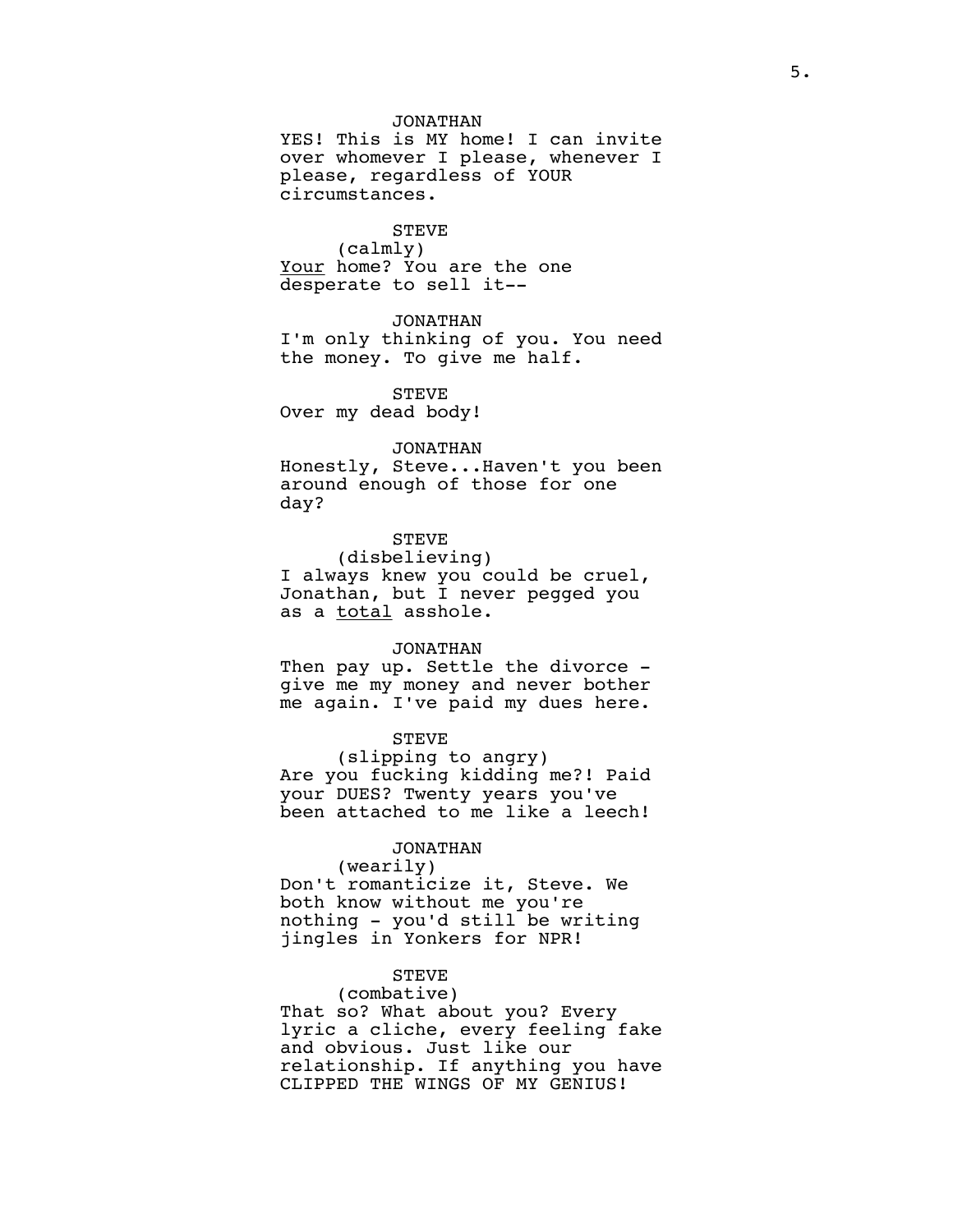JONATHAN Oh honey, that's one dead bird! You haven't crafted a tune worth anything in a decade. All this -- JONATHAN sweeps his hand, taking in the awards -- JONATHAN (CONT'D) --is nothing more than you riding a reputation based on MY work! Look how your great comeback show fared? What did The Times say? *Lost, forlorn, hopeless and pathetic*. STEVE (devastated; shrinking back) They did NOT say pathetic! They said "misguided!" JONATHAN (vindictively triumphant) Isn't it funny though... MY big idea - Bleached Roots - and when you cut me out right before opening, it bursts into flames and crashes. The only time it's ever happened to the Great Steve Diamond, isn't it? STEVE is halfway between apoplectic and terrified. JONATHAN (CONT'D) In fact, it was so pathetic you might even think someone had planned it that way...maybe to prove who the real talent was for all...those...years... STEVE, shaken, takes a step back. STEVE (realisation dawning) You... JONATHAN gets right in STEVE's face. JONATHAN

(hard whisper) Maybe pathetic is all that I see.

JONATHAN takes a step back.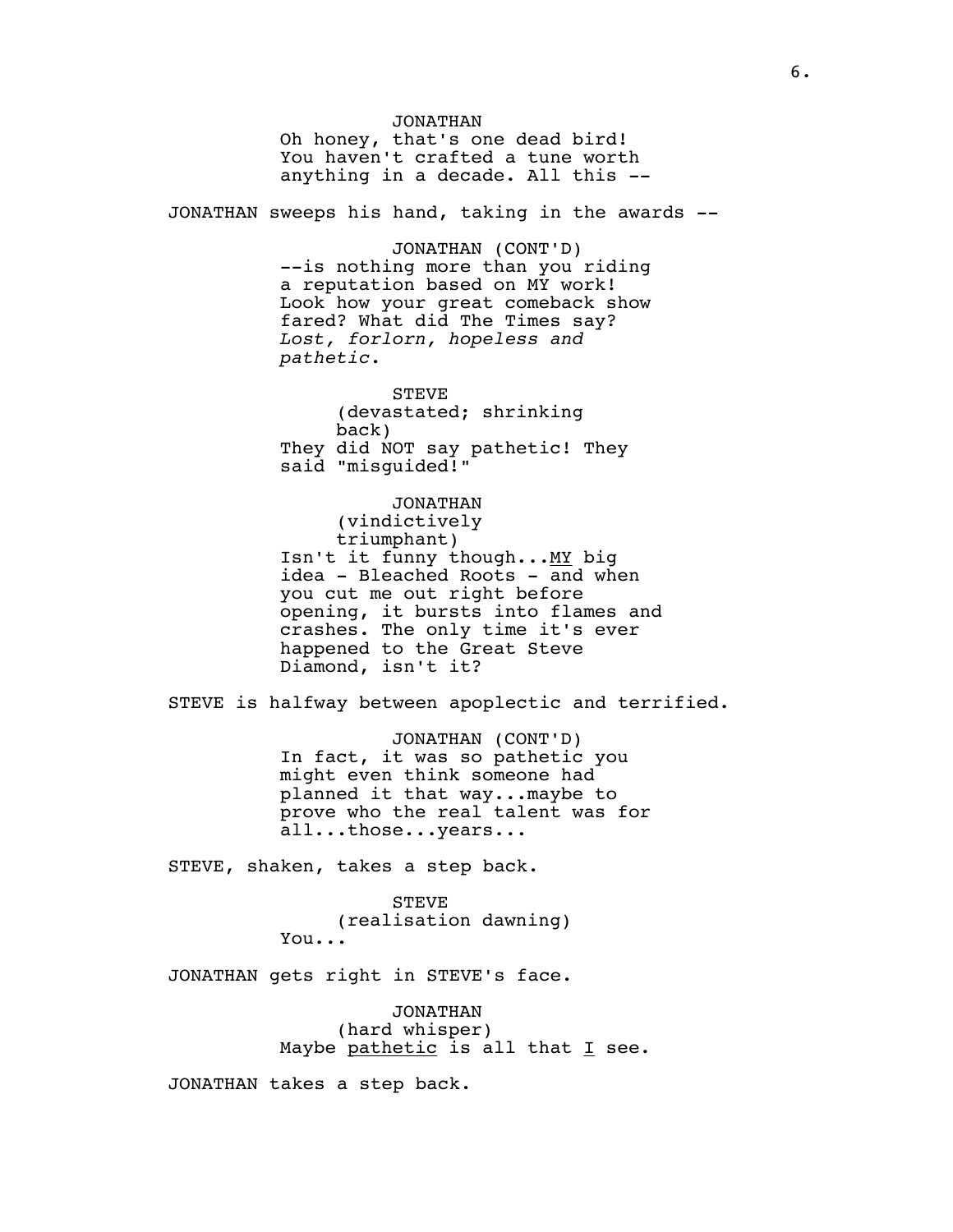JONATHAN (CONT'D) Soon, you'll be all alone and miserable. And I'll be rich and happy. Works out well. For me at least.

STEVE stares hard and with cold fury recomposes himself again.

> STEVE So marrying and divorcing me in 48 hours was...what? All just to get on the deed here to sell and run?

JONATHAN smiles cruelly.

STEVE (CONT'D) You bastard. You aren't getting another damn penny.

JONATHAN Then I will continue to contest the settlement. And I will Do...Whomever... I... Want... (beat) Alejandro?! Darling?!

**STEVE** (appalled) He's HERE?

A young, tan, beautiful Hispanic man puts his head around the door before gliding into the room. He is ripped.

He walks over and drapes himself on JONATHAN.

ALEJANDRO

Hey...

JONATHAN (smugly) Get your bag.

ALEJANDRO grabs an UNBELIEVABLY ugly knock-off Gucci manbag.

> JONATHAN (CONT'D) We're going. SOME people are just so miserable they have to spread it around. They can't stand to see ANYONE happy.

STEVE's shoulders sag.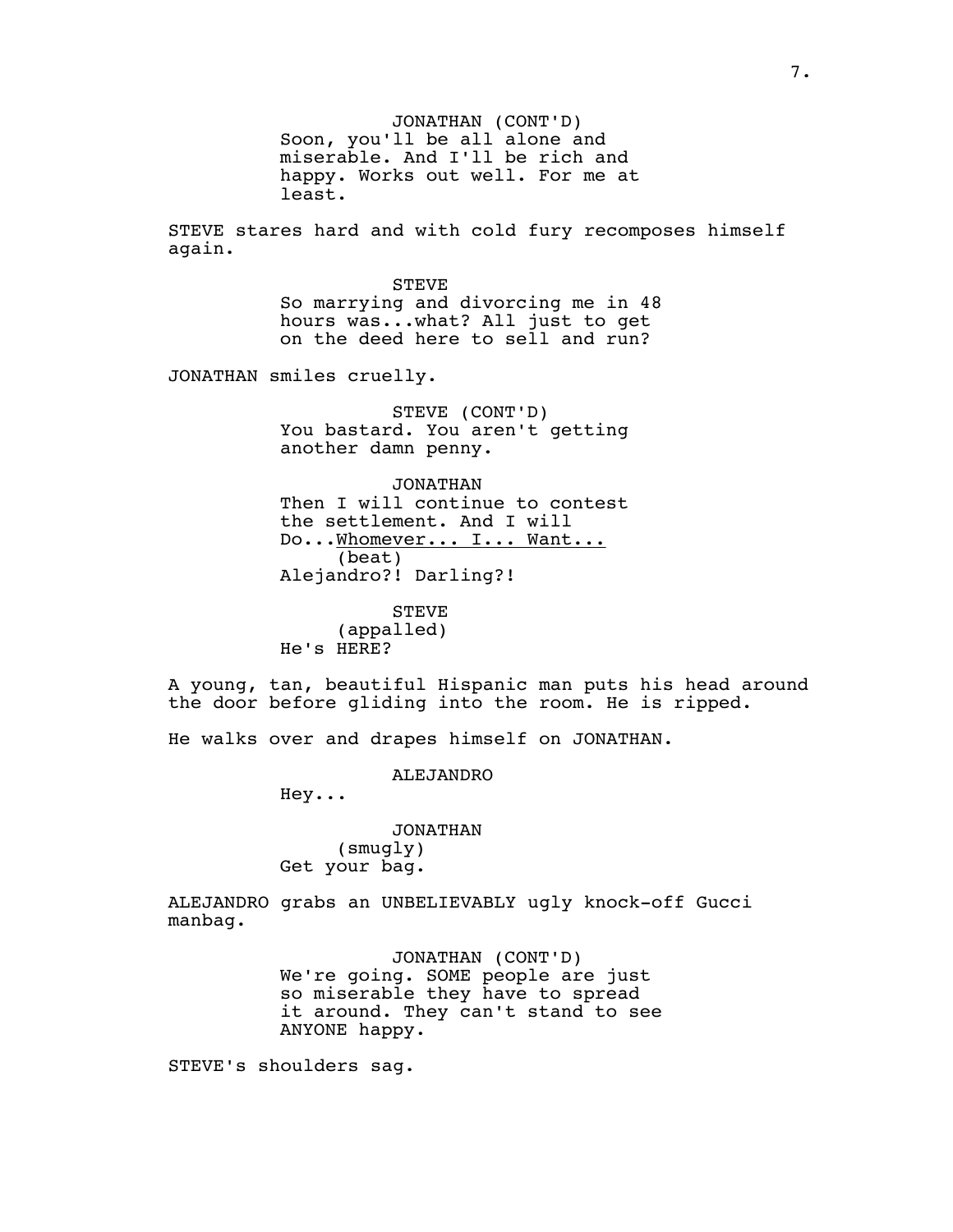STEVE stares at the door. He turns and walks back to his room and shuts the door behind him.

No one has cleaned up the table. The Tony still sits amidst the broken glass on the floor.

CUT TO:

EXT. PLAYBILL BUILDING, FASHION AVENUE, NEW YORK - ESTABLISHING, DARK AND DRIZZLY MORNING

A large brownstone building with a Starbucks and a Wells-Fargo on its ground floor. It is just after 9 am. The town is bustling.

CUT TO:

# INT. PLAYBILL OFFICE RECEPTION - MORNING

We see a POV shot of a RECEPTIONIST leading us down the corridor of the PLAYBILL office. There are framed covers and signed programs adorning the walls, and we turn a corner to the office of ANDY REZNICK. The RECEPTIONIST smiles and turns to go. REZNICK glances up and smiles.

> REZNICK Steve! Great to see you - thanks for coming in. You sounded a bit tired on the--

REZNICK's face changes to a look of concern.

REZNICK (CONT'D) (beat) Whoa...Steve, are you all right?

## REVERSE SHOT:

STEVE looks like shit. He is wearing the same suit, which is wrinkled. His tie is still loose. His eyes are red and his nose is raw from blowing. He is carrying the manila folder.

STEVE

Hi Andy...

STEVE gratefully drops into a large leather sofa away from the desk.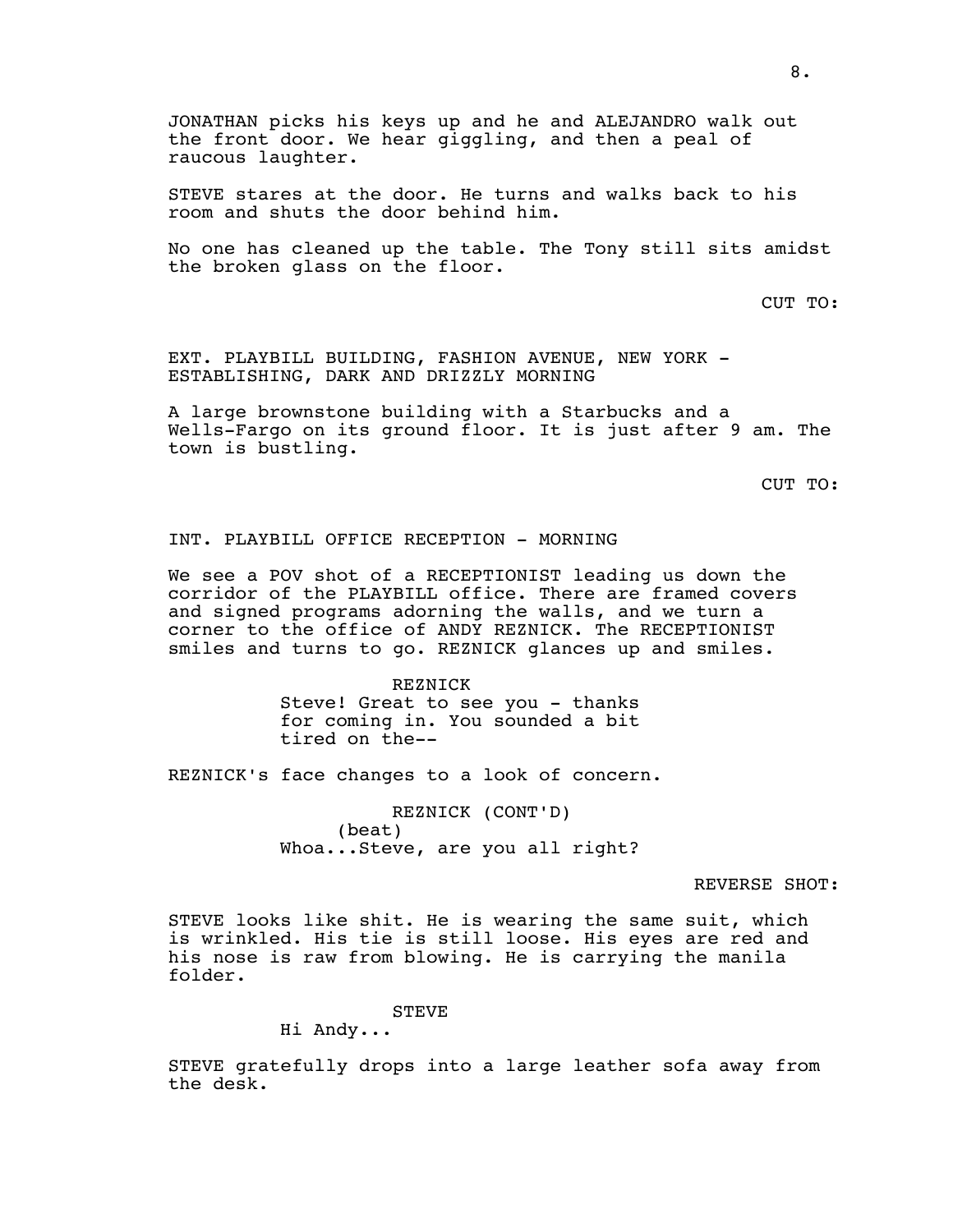STEVE has a cup of coffee and a box of tissues next to him.

REZNICK sits on his desk. He is reading through the manila folder.

> REZNICK Really? A twin sister? In England?

### STEVE

Apparently so. I mean, she might be dead or have moved. I was born in England, in Birmingham, but my folks moved here when I was two.

# REZNICK

Your mom?

### STEVE

Died when I was two. So at my father's funeral yesterday, his attorney gives me a bunch of letters the adoption agency sent like 15 years ago saying my sister wanted to get in touch. And my dad just...never told me. We weren't a talkative bunch...

REZNICK (empathetic) Shit, Steve...

REZNICK checks his watch. He hands the folder back to STEVE, who places it on the floor next to his chair.

> REZNICK (CONT'D) Dammit! Look, you know you are welcome here, we always want to talk to you...And I'm happy to publish the news about your sister if you're sure you want all the hassle...But I have to ask...

The unspoken question hangs in the air.

STEVE ...but you have to ask about "Bleached Roots." For the record.

REZNICK It's been almost 8 weeks, and you've still not said anything publicly...

LATER: